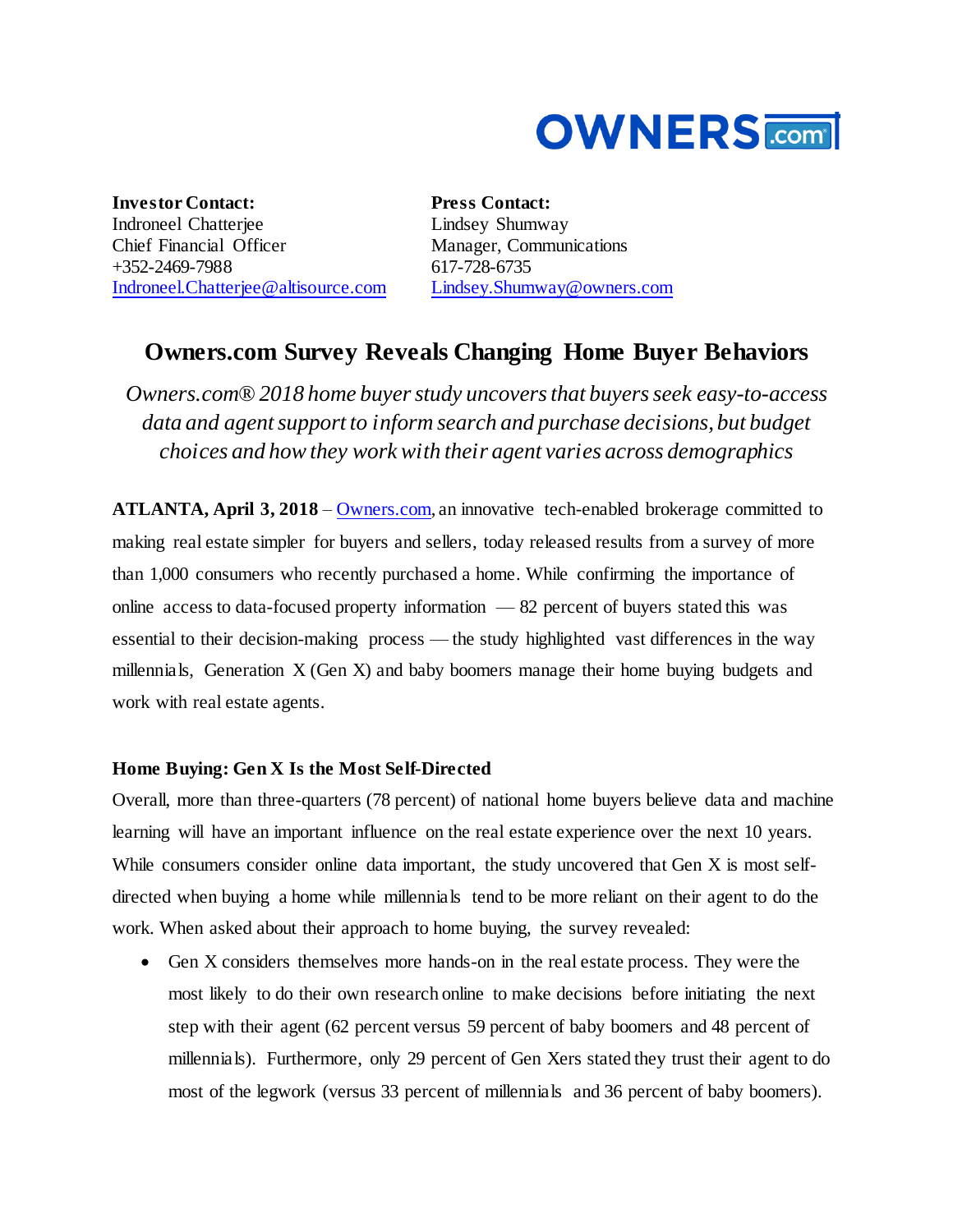- Nearly one in five (19 percent) millennials stated they can be indecisive at times and, therefore, rely on their agent to tell them what they should be considering and touring (versus nine percent of Gen Xers and five percent of baby boomers).
- Fifty-five percent of national home buyers indicated they do their research online to make decisions and initiate the next step with their agent.

### **Budget Management: Millennials Dig the Deepest**

In consideration of rising home prices and strong competition in many areas of the country, when asked how much beyond their budget they went to get into their current home, one-third of national home buyers surpassed their budget by \$16,510 on average. A closer look at each demographic shows:

- Forty percent of millennials went over budget by \$24,545 on average.
- Thirty-four percent of Gen Xers went over budget by \$13,996 on average.
- Only 19 percent of baby boomers went over budget by \$8,024 on average.

### **The Home Search: Millennials and Boomers Lean on Their Agents**

When asked what resource they most rely on during their home buying search, Gen X home buyers indicated online data and platforms whereas millennials and baby boomers chose their real estate agent. Specifically:

- Gen X leaned more to online data and platforms to facilitate their home search (50 percent Gen X versus 41 percent of baby boomers and 38 percent of millennials).
- Fifty-four percent of baby boomers and 47 percent of millennials relied on their agent most during their home search (only 42 percent of Gen X respondents relied on their agent).
- Millennials were more likely than other demographics to rely on their friends or family as a resource (13 percent versus seven percent of Gen Xers and four percent of baby boomers).
- Nationally, nearly half (48 percent) of home buyers stated they rely on their agent more than online data and platforms (42 percent).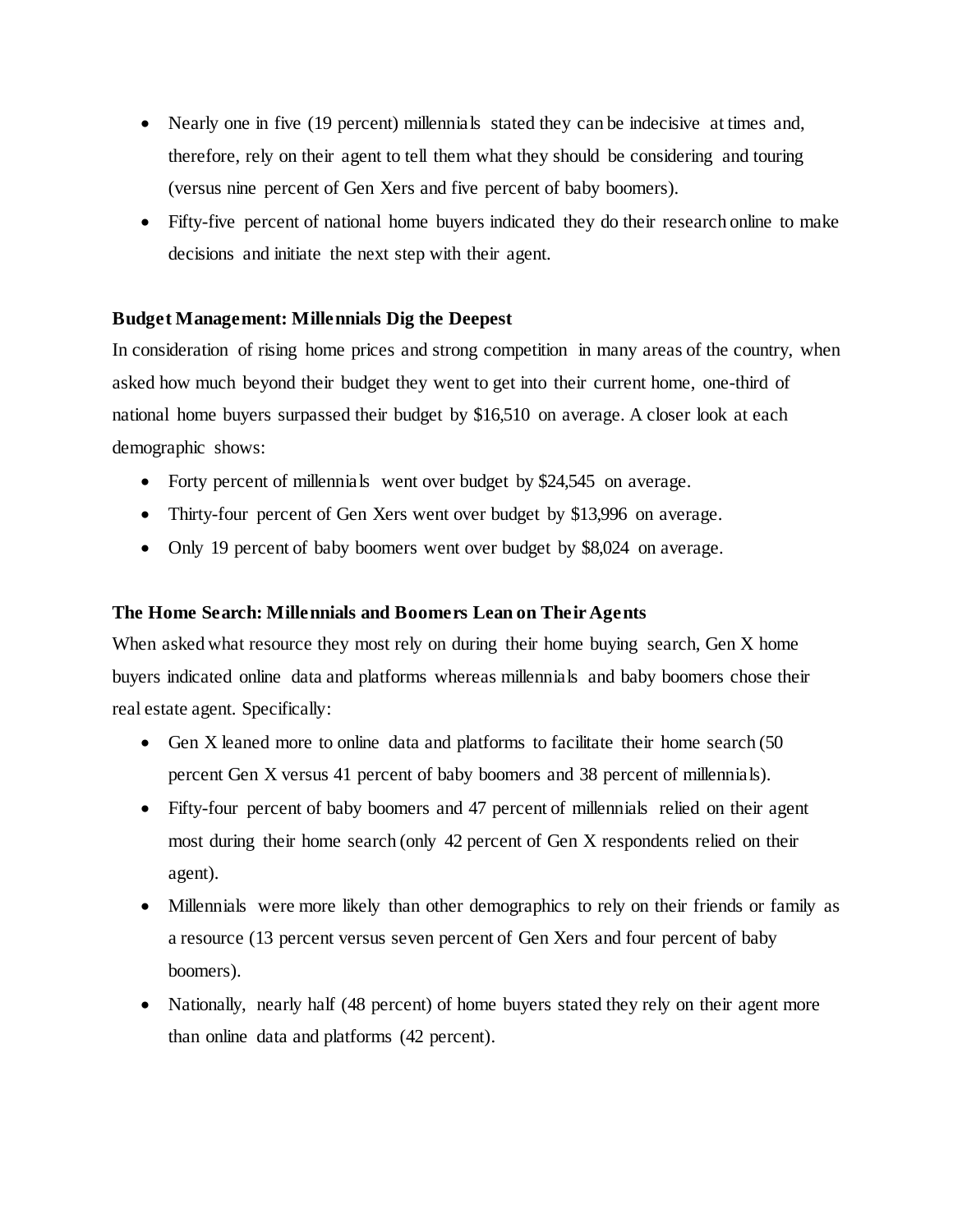"Many millennials are first-time home buyers and, in this competitive market, it's not surprising that they are leaning on their real estate agent to help guide them, but there is still a huge benefit to doing online research to get a leg up on the competition," said Daniel Maloney, Head of National Sales at Owners.com. "Doing your own research online is a good starting point, but an expert real estate agent that is plugged into the local market can offer inside knowledge and help streamline the process to help get buyers into their dream home even faster."

#### **How Real Estate Agents Can Streamline the Home Buying Process**

One area most home buyers agree on is the value of working with a real estate agent; the majority (83 percent) of recent home buyers nationally worked with an agent to purchase their home. Real estate agents serve an important role through every step of the process and, with today's competitive marketplace, home buyers rely on agents to help them save time and money. According to the survey results:

- When asked how their agent could effectively save them time in the home buying process, two-thirds (66 percent) of recent home buyers would value getting streamlined access to additional listings and 61 percent would like to be able to access data such as home appreciation, walk scores and neighborhood information easily in one place.
- A top value that home buyers perceived regarding working with their agent was the agents' understanding of their preferences (60 percent), which ultimately helped them get into the right home.
- Nearly one-quarter (23 percent) said the most important benefit of working with an agent is their help in negotiating a better offer than they could on their own. However, when asked what they wish their agent had done differently, nearly half (47 percent) of home buyers nationwide felt their agent could have provided bundled services to help save them money.

"Buying a home is typically the most expensive purchase most people will make in their lifetime, and there is a terrific opportunity for real estate brokerages to engage consumers with the right tools and data that can help them make more informed decisions," said Dario Cardile, Vice President, Growth Marketing at Owners.com. "Data and artificial intelligence will play a key role in how consumers buy and sell homes in the coming years, but knowledgeable agents can